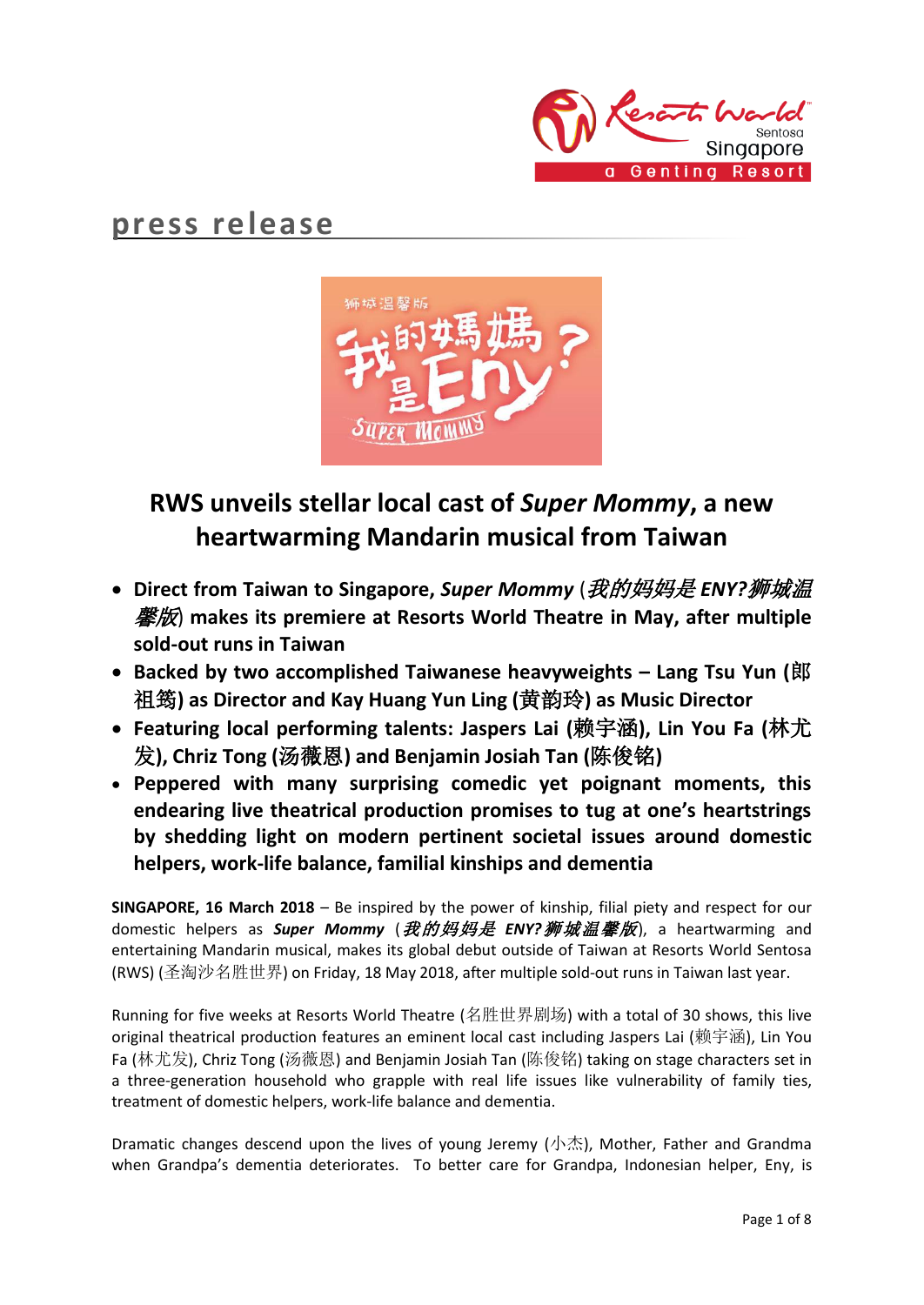brought in to help out. From someone the family barely knows about, Eny gradually bonds with everybody and becomes an anchoring member the family can barely do without.

Neglected by his preoccupied parents, Jeremy develops an attachment to the capable Eny, who also misses her own son in her hometown, as his motherly figure. Expect loads of simmering tensions, misunderstood intentions, emotional outbursts and tear-jerking moments.

Through this family's experiences, the thoughtful musical fleshes out social issues close to our hearts today – the pressures felt in multi-generation households; how dual-income working parents pull off the juggling act of bringing home the bacon and caring for family; prejudices against domestic helpers; and the challenges of caregivers for sufferers of dementia; and more.

## **Local homegrown performing talents in this lively original theatrical production**

As a premium lifestyle destination resort and entertainment hub that supports home grown performing talent, RWS has pulled together a recognisable local cast for *Super Mommy* that paints a touching story of one modern family's love and sacrifices.

Popular multi-talented comedian and host, Jaspers, will take on a breakthrough role by crossdressing as the Grandma. "I'm very thrilled and honoured to be able to work on this project! This story has deeply touched me as I used to be very close with my domestic helper from Indonesia as well. This will be the first time I cross-dress on a live musical stage. So, it will be a huge challenge for me to sing in female keys. I also need to design the character to be realistic, funny and still likeable to the crowd. I feel it is a story that will definitely touch the hearts of every local family, and I cannot wait to bring the audience through an emotional roller coaster. So, be prepared to laugh and cry together with us!" said Jaspers on his involvement.

Local familiar face, You Fa, also a former radio deejay, veteran host, singer and actor, plays the role of Grandpa who suffers from dementia. He shares: "It is a challenge for me to act as an elderly with dementia. This is my first collaboration with a Taiwanese team. I hope to learn more from this experience."

Chriz, who has starred in previous RWS's theatrical production, Ge Tai – The Musical (*歌台音乐剧*) together with You Fa and Jaspers, plays the Mother, a career woman chasing the rat-race. She says: "I am really honoured to be working with our Taiwanese counterparts especially veteran thespian Lang Tsu Yun and musical icon Kay Huang Yun Ling. I believe this collaboration will ignite new sparks because of our cultural similarities and differences. The audience can look forward to an intimate peek into a modern family's struggle to juggle work-life balance and also the harsh challenges faced by our new immigrants."

Up-and-coming local television heartthrob, Benjamin Josiah pairs up for the first time with 'Queen of Theme Songs', singer and songwriter Chriz, taking on the stage roles of the young parents to their growing son called Jeremy.

Playing the Father, Benjamin Josiah reflects his excitement: "To do a full musical on stage has been something I have wanted to do for a while now. To have that opportunity given to me through **Super Mommy**, I am beyond excited! I think the crowd will really connect with the storyline. There will definitely be lots of tears and laughter!"

The titular role of Eny, who braves unpleasant prejudices and rises to her call of duty in holding the family together, is portrayed with great conviction by Taiwanese theatre actress and singer Luo Mei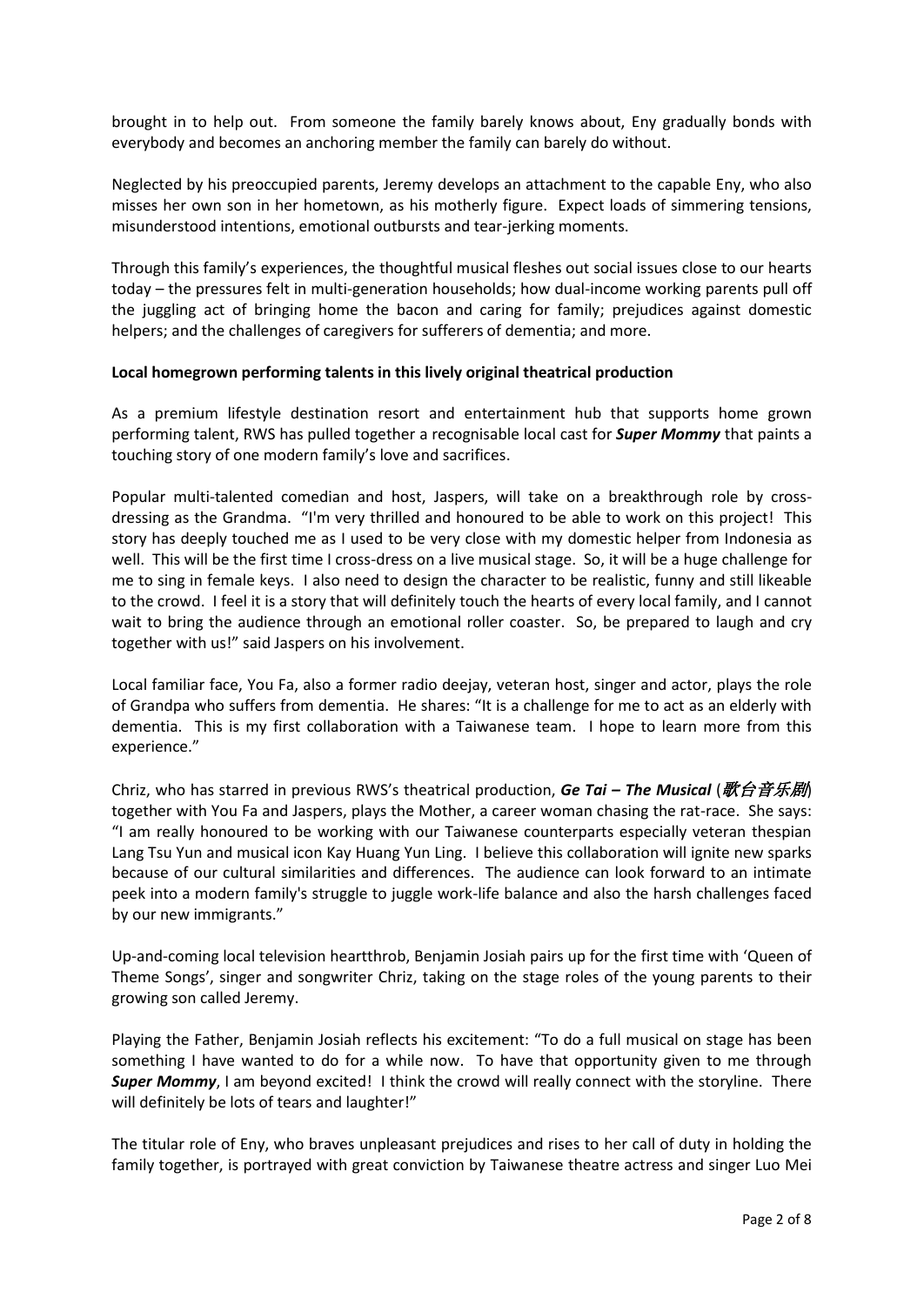Ling (罗美玲). She has played this endearing role in previous instalments of the musical in Taiwan, to great acclaim and excellent reviews.

Separately, eight child performers including Estovan Reizo Cheah (谢颖泽) who plays Jeremy, were handpicked in person by effervescent Hong Kong actress Nancy Sit (薛家燕) through an audition for *Super Mommy*, and coached by Mother Hong Kong Arts Centre (家燕妈妈艺术中心), an arts centre founded by Nancy. Together with the principal adult cast, they will take theatre goers on a reflective life journey that promise to tug at one's heartstrings, as they view the complicated adult world through their innocent lenses.

## **Backed by a stellar creative team from Taiwan**

Produced by RWS in collaboration with Taiwan's AMcreative, *Super Mommy* reflects RWS's continued efforts in pushing the creative boundaries of entertainment with relevant localised content that resonates with audiences. This live Mandarin musical, peppered with many surprising comedic yet poignant moments, also features a stellar creative team from Taiwan.

Performing arts veteran and actress-turned-director Lang Tsu Yun (郎祖筠) takes the helm aptly as the show director (导演), where her very own Indonesian helper also cared for her late father. Celebrated and renowned pop-music maestro Kay Huang Yun Ling (黃韵玲) has been roped in as Music Director (音乐总监) who depicts Eny's inspiring journey from outsider to fellow family member through her energetic yet soulful music.

With great acting, wonderful music, a touching storyline and backed by a well-experienced creative production team, *Super Mommy* is set to enthrall and move the entire family. Tickets are now on sale. From today till 6 April 2018, theatre goers get to enjoy an early-bird promotion where they receive one complimentary Category One ticket worth S\$88 by buying three Category One tickets for any show dates during the show run. Terms and conditions apply.

## **WHAT:** *Super Mommy (*我的妈妈是 *ENY?*狮城温馨版*)*

[\(http://www.rwsentosa.com/supermommy\)](http://www.rwsentosa.com/supermommy)

**WHEN:** Premieres on 18 May 2018, Friday, and running till 22 June 2018, Friday, for 30 shows on selected nights at 8pm and selected weekends' matinees at 2pm

- **DURATION:** 120 minutes (with intermission)
- **WHERE:** Resorts World Theatre, Resorts World Sentosa
- **TICKETS:** Tickets are priced at S\$38, S\$58, S\$78, S\$88 and S\$108. Prices exclude SISTIC booking fees and handling charges. Tickets can be purchased via: (65) 6348 5555 | [www.sistic.com.sg](http://www.sistic.com.sg/) | Resorts World Theatre Box Office

- Ends -

#### **ABOUT RESORTS WORLD SENTOSA**

Resorts World Sentosa (RWS), Asia's premium lifestyle destination resort, is located on Singapore's resort island of Sentosa. Spanning 49 hectares, RWS is home to world-class attractions including Universal Studios Singapore, S.E.A. Aquarium, the Maritime Experiential Museum, Dolphin Island and Adventure Cove Waterpark. Other attractions include the Asian flagship of a world-renowned destination spa, a casino, six unique hotels and the Resorts World Convention Centre. With the most number of Michelin stars in one destination, RWS offers award-winning dining experiences at renowned celebrity chef restaurants, establishing itself as a key player in Singapore's vibrant and diverse dining scene. The integrated resort also offers world-class entertainment, from original resident productions to concerts and public shows such as the Crane Dance and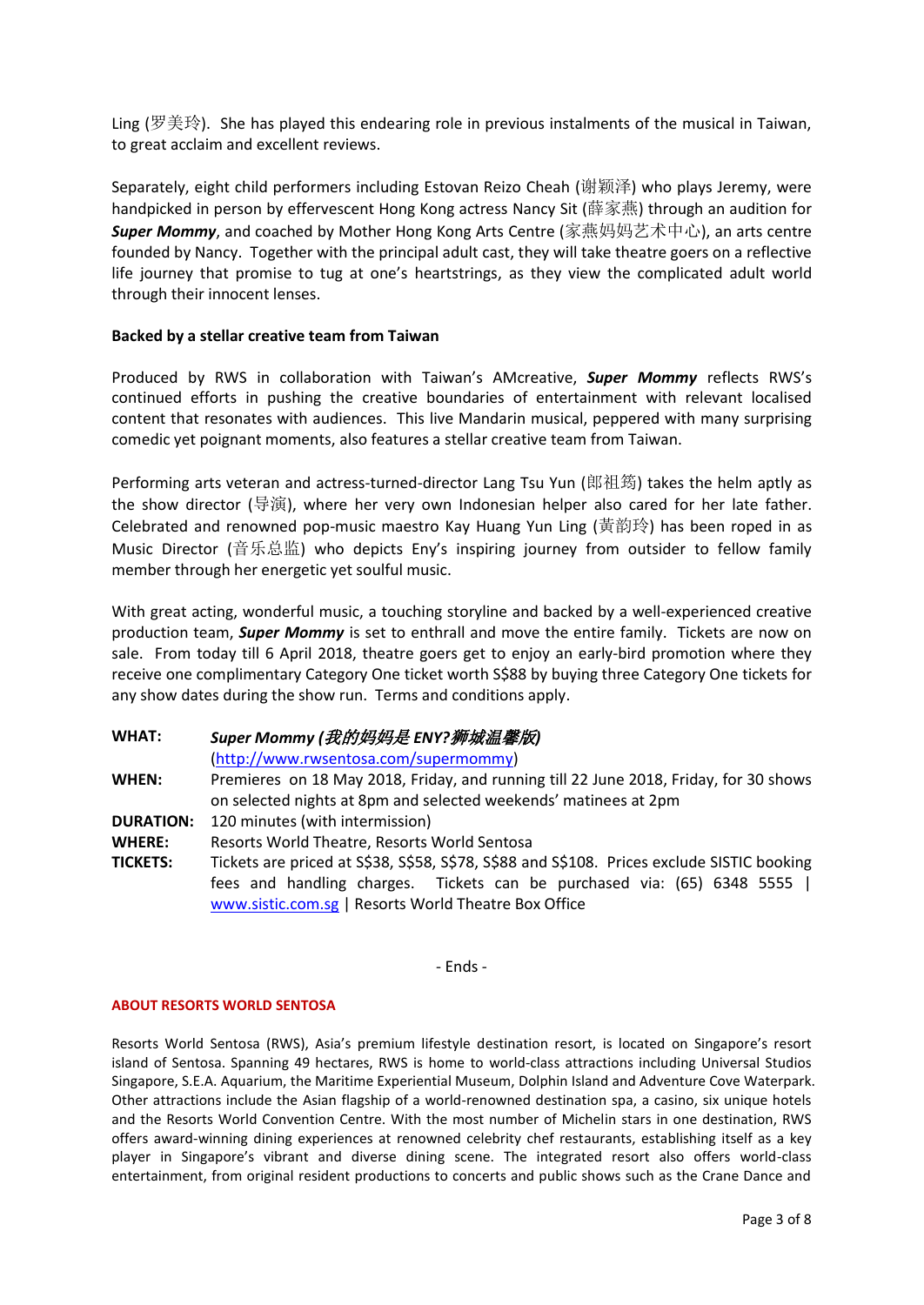the Lake of Dreams. RWS has been named "Best Integrated Resort" since 2011 for seven consecutive years at the TTG Travel Awards which recognises the best of Asia-Pacific's travel industry.

RWS is wholly owned by Genting Singapore, a company of the Genting Group. For more information, please visi[t www.rwsentosa.com.](http://www.rwsentosa.com/)

**1** ResortsWorldatSentosa **@** @ wsentosa #RWSSuperMommy [www.rwsentosablog.com](http://www.rwsentosablog.com/)

#### **MEDIA CONTACTS**

**Resorts World Sentosa** Danny Cham Tel: + 65 6577 9758 Email: [danny.cham@RWSentosa.com](mailto:danny.cham@RWSentosa.com) **Ogilvy Public Relations (for Resorts World Sentosa)** Tarin Teo Tel: +65 6551 5246 Email[: tarin.teo@ogilvy.com](mailto:tarin.teo@ogilvy.com)

#### **EDITORS' NOTES**

- 1. Please use the following photograph captions for visuals.
- 2. High resolution photographs can be downloaded from link: [https://app.box.com/v/SuperMommy.](https://app.box.com/v/SuperMommy)
- 3. All images are to be attributed to: *Resorts World Sentosa (*圣淘沙名胜世界*)*



*Super Mommy (*我的妈妈是 *ENY?*狮城温馨版*)*, a Resorts World Sentosa's (圣淘沙名胜世界) original Mandarin musical, will debut at Resorts World Theatre (名胜世界剧 场) in Singapore on 18 May 2018 (Friday) and run till 22 June 2018 (Friday).



The local cast at the launch of *Super Mommy (*我的妈妈是 *ENY?*狮城温馨版*)*, a moving original Mandarin musical by Resorts World Sentosa (圣淘沙名胜世界) about the importance of family ties, appreciation for domestic helpers – the unsung heroes in our lives – and the pursuit of career in rat-race Singapore.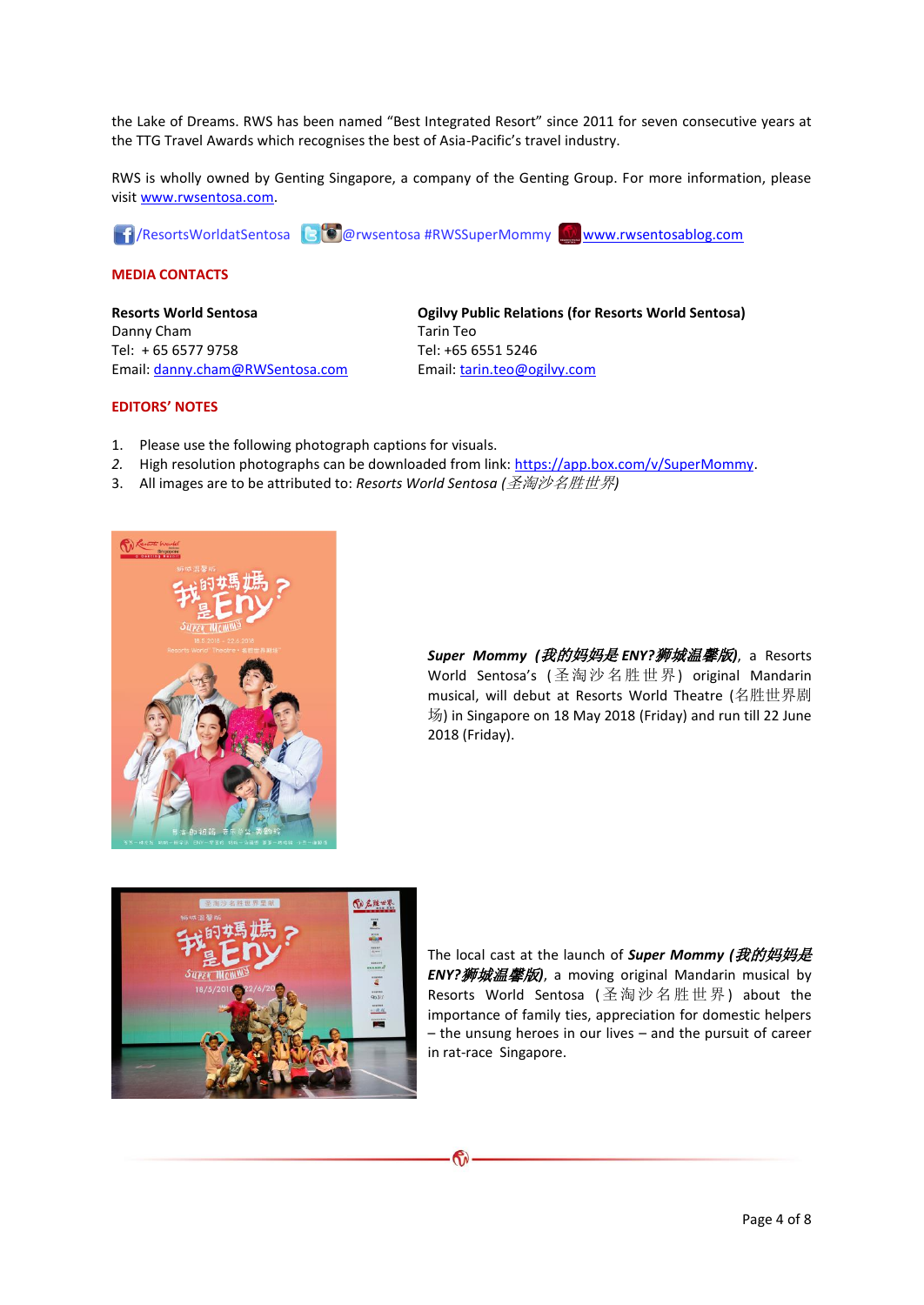## **Mr Jaspers Lai**

#### **Actor, composer, singer and host**

Starting out as a VJ in "in988" - an internet radio station, Jaspers (赖宇涵) had the opportunity to work with international artists from Quan Yi Feng to Hong Kong artist Kay Tse On-kei and Taiwan artist Pan Hui Ru.

As an actor, Jaspers also works with different directors and played many prominent supporting characters in movies such as "WIRA WAH" directed by award-winning Hong Kong director Lee Lik-Chi and MediaCorp television series "On the Fringe", "Tiger Mum", etc.

Jaspers is also a host for many corporate events. He never ceases to capture audiences' attention, raising laughters and winning the hearts of many with his humour. His flamboyant character, wittiness and bilingualism landed him as a guest speaker in "Smart@Work", nominated in Asia TV Awards 2013 for best talk show for Channel U. Jaspers also wrote and



produced two singles "Say Who" and "Love Fiesta" in 2013 earning the title "Opening Theme Song Composer and Singer" for Channel U's hit show - "Smart@Work".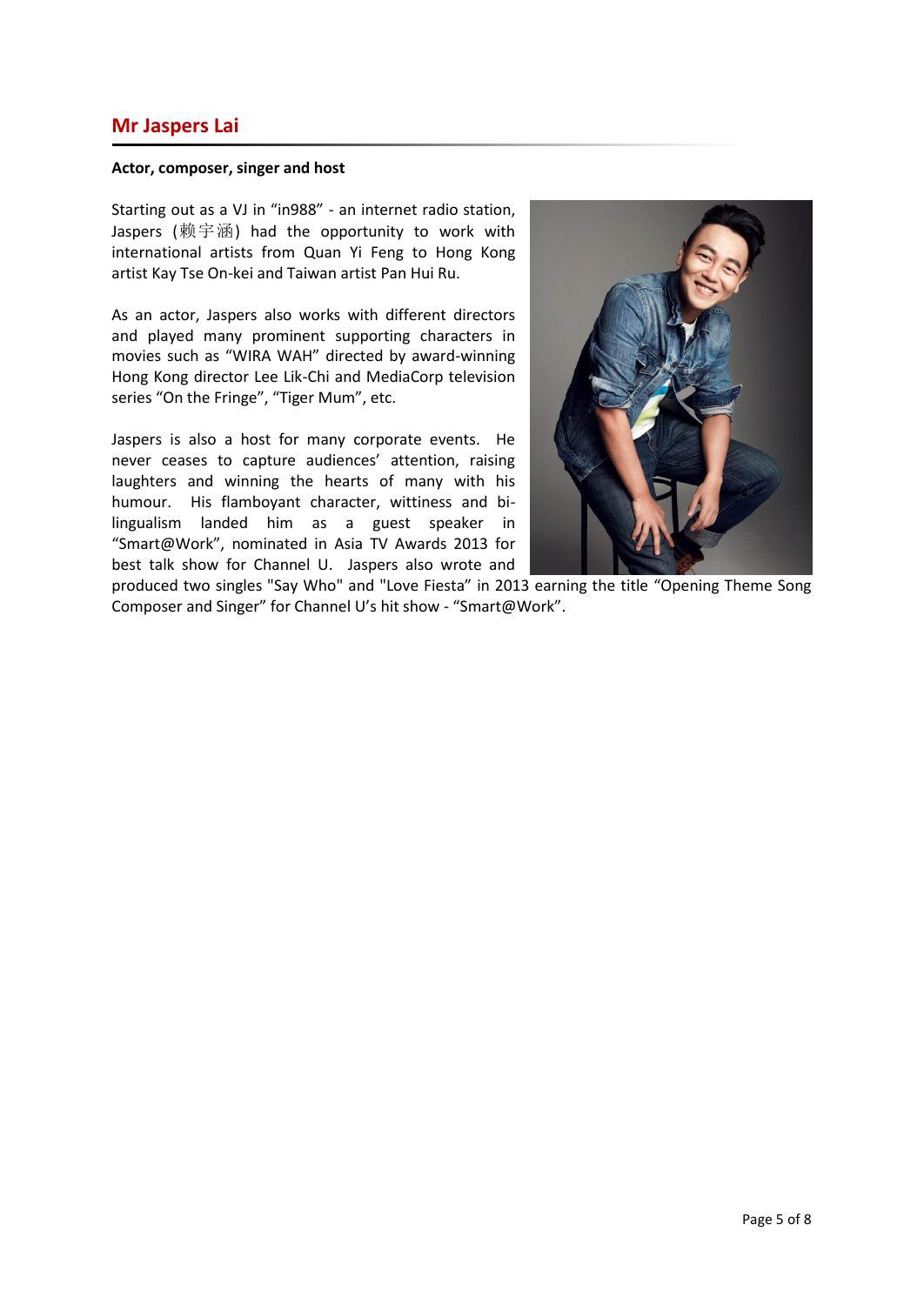# **Mr Lin You Fa**

## **Former radio deejay, veteran host, singer and actor**

Lin You Fa (林尤发) is a former radio deejay, veteran host, singer and actor. Known to many as the first radio deejay who could sing and speak in fluent Thai, he even hosted a Thai segment programme.

You Fa has also released several Thai albums and acted in many local drama series.

His popularity extends beyond Singapore and has fans in Malaysia, Thailand and even China.

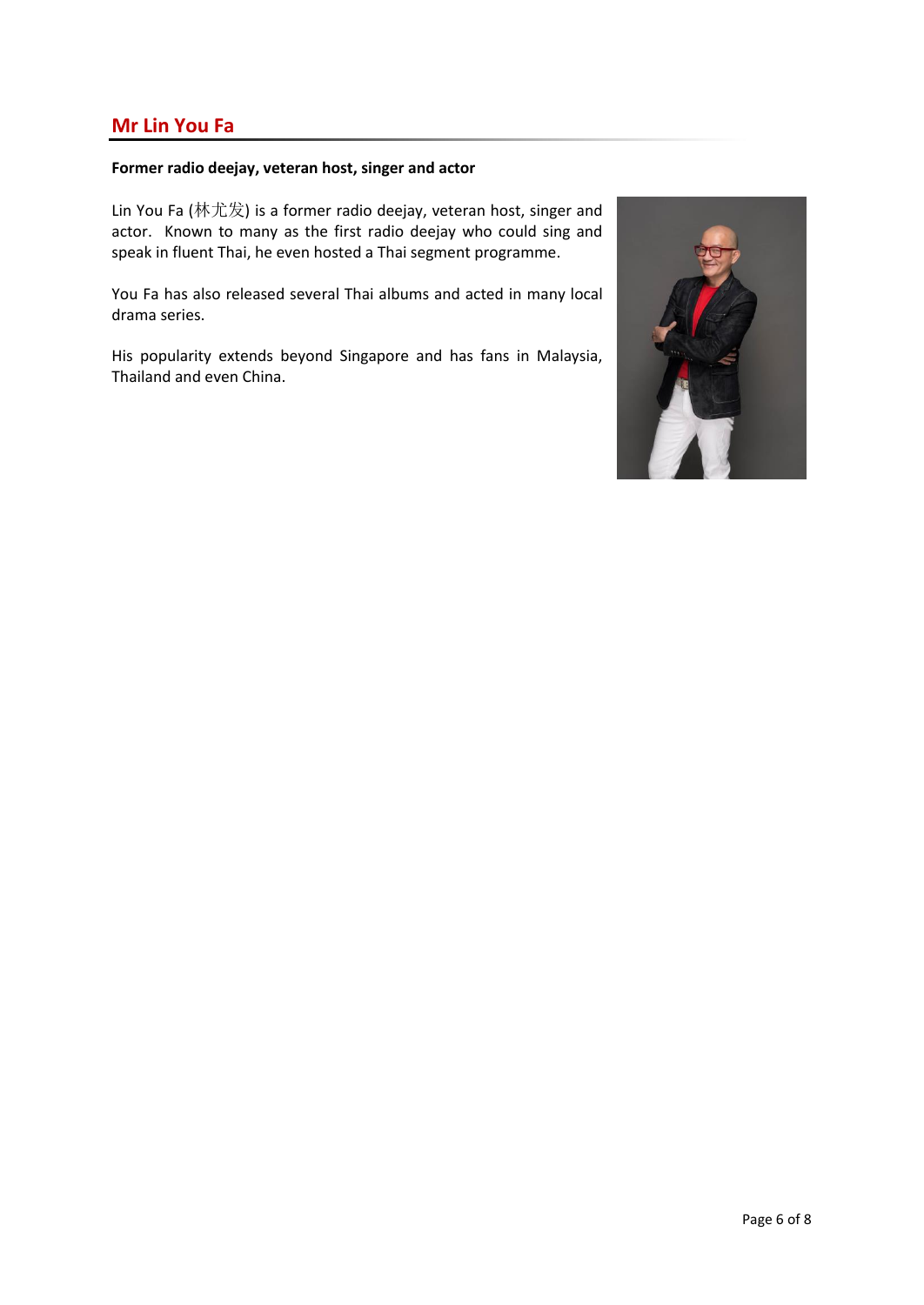# **Ms Chriz Tong**

## **Actress**

Since 2011, Chriz (汤薇恩) has been recording for MediaCorp television drama serials' theme songs. Her first theme song, "Kampong Ties" was nominated as the Best Theme Song in Star Awards 2012. Thereafter, from 2012 to 2015, she sung several other theme songs such as "Truth, Virtue and Beauty" for the drama "Don't Stop Believin'", "Coffee Love Song" for dramas "96°C Café" and "Blessings". These theme songs were continuously nominated for Singapore TV Star Awards annually.



In 2013, Chriz held her first sold-out concert at the Esplanade Recital Studio. She has since been known as the Queen of Theme Songs from 2014. She continued to persue her love for music and in 2016, she performed in large productions such as Ge Tai - The Musical, AL!VE 2016 Charity Concert and Broadway Beng. Chriz's songs were also loved beyond Singapore as she was invited to Beijing Tian-Qiao Theatre to perform and released her album 'Unfinished" in Taiwan where she did a promotional tour in Taipei.